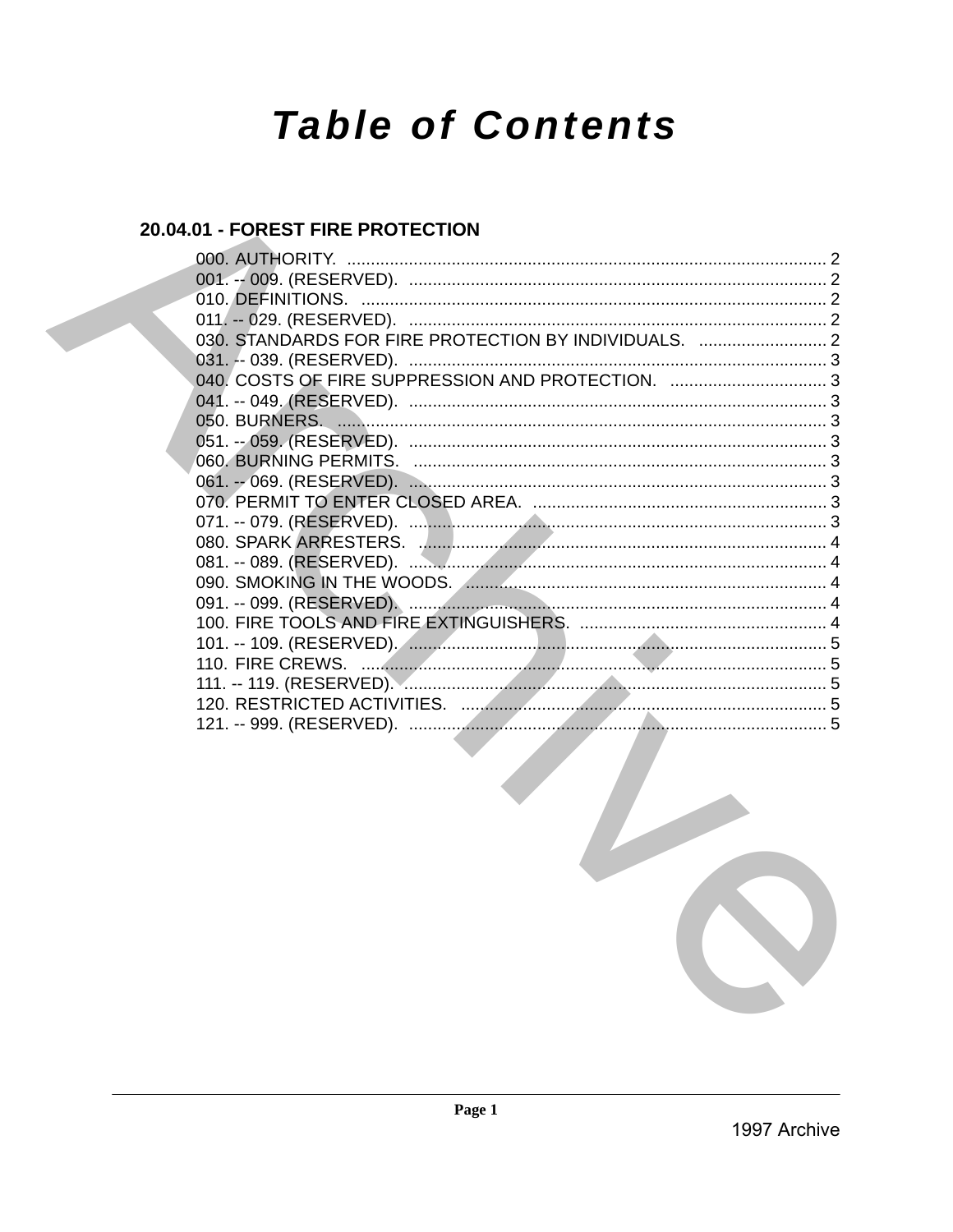#### **IDAPA 20 TITLE 04 Chapter 01**

# **20.04.01 - FOREST FIRE PROTECTION**

#### <span id="page-1-1"></span>**000. AUTHORITY.**

# <span id="page-1-3"></span><span id="page-1-2"></span>**010. DEFINITIONS.**

<span id="page-1-0"></span>

| 20.04.01 - FOREST FIRE PROTECTION |                                                                                                                                                                                                                                                                                                 |              |  |
|-----------------------------------|-------------------------------------------------------------------------------------------------------------------------------------------------------------------------------------------------------------------------------------------------------------------------------------------------|--------------|--|
| 000.                              | <b>AUTHORITY.</b>                                                                                                                                                                                                                                                                               |              |  |
| $001. - 009.$                     | These rules are adopted pursuant to the rulemaking authority granted in Section 38-132, Idaho Code.<br>(RESERVED).                                                                                                                                                                              | $(10-28-91)$ |  |
| 010.                              | DEFINITIONS.                                                                                                                                                                                                                                                                                    |              |  |
| 01.                               | Department. The Idaho Department of Lands.                                                                                                                                                                                                                                                      | $(10-28-91)$ |  |
| 02.                               | Director. The director of the Idaho Department of Lands or his authorized representative.                                                                                                                                                                                                       | $(10-28-91)$ |  |
| 03.                               | District. A designated forest protective district.                                                                                                                                                                                                                                              | $(10-28-91)$ |  |
| 04.                               | Fire Warden. A duly appointed fire warden or deputy.                                                                                                                                                                                                                                            | $(10-28-91)$ |  |
| 05.                               | Forest Land. Any land which has upon it sufficient brush or flammable forest growth of any kind or<br>size, living or dead, standing or down, including debris or growth following a fire or removal of forest products, to<br>constitute a fire menace to life (including animal) or property. | $(10-28-91)$ |  |
| 06.                               | Person. Includes any person or persons, and any corporation, firm or other entity.                                                                                                                                                                                                              | $(10-28-91)$ |  |
| 07.<br>with forest land.          | Range Land. Any land which is not cultivated and which has upon it native grasses or other forage<br>plants making it best suited for grazing of domestic and wild animals and which land is adjacent to or intermingled                                                                        | $(10-28-91)$ |  |
| 08.                               | Slash. Brush, severed limbs, poles, tops and/or other waste material incident to such cutting or to<br>the clearing of land, which are four (4) inches and under in diameter.                                                                                                                   | $(10-28-91)$ |  |
| 09.                               | State. State of Idaho.                                                                                                                                                                                                                                                                          | $(10-28-91)$ |  |
| $011. - 029.$                     | (RESERVED).                                                                                                                                                                                                                                                                                     |              |  |
| 030.                              | STANDARDS FOR FIRE PROTECTION BY INDIVIDUALS.<br>The following rules and standards for protection by owners of forestland who have elected to provide their own<br>protection as provided by Section 38-111, Idaho Code, shall apply:                                                           | $(10-28-91)$ |  |
| 01.<br>but not be limited to:     | Fire Plans. Each owner shall submit to the director for approval, through the district fire warden in<br>charge of the district in which such forest land lies, before April 1, of each year, a written fire plan which shall include                                                           | $(10-28-91)$ |  |
| a.                                | A map, with scale of two (2) inches to the mile, revealing section, township, and range lines of the<br>forest land involved and showing thereon roads, streams, trails, and the location of protection facilities for such land.                                                               | $(10-28-91)$ |  |
|                                   | A description of the system for discovering and reporting any and all fires originating on or<br>spreading to the forest land involved.                                                                                                                                                         | $(10-28-91)$ |  |
| b.                                |                                                                                                                                                                                                                                                                                                 |              |  |
| c.                                | A statement showing the number of firefighters available for immediate action to suppress any fire<br>on the forest land; and further, their sources of additional manpower available as firefighters.                                                                                          |              |  |
| d.                                | A statement showing the type and amount of firefighting equipment in serviceable condition                                                                                                                                                                                                      | $(10-28-91)$ |  |

# <span id="page-1-4"></span>**011. -- 029. (RESERVED).**

# <span id="page-1-5"></span>**030. STANDARDS FOR FIRE PROTECTION BY INDIVIDUALS.**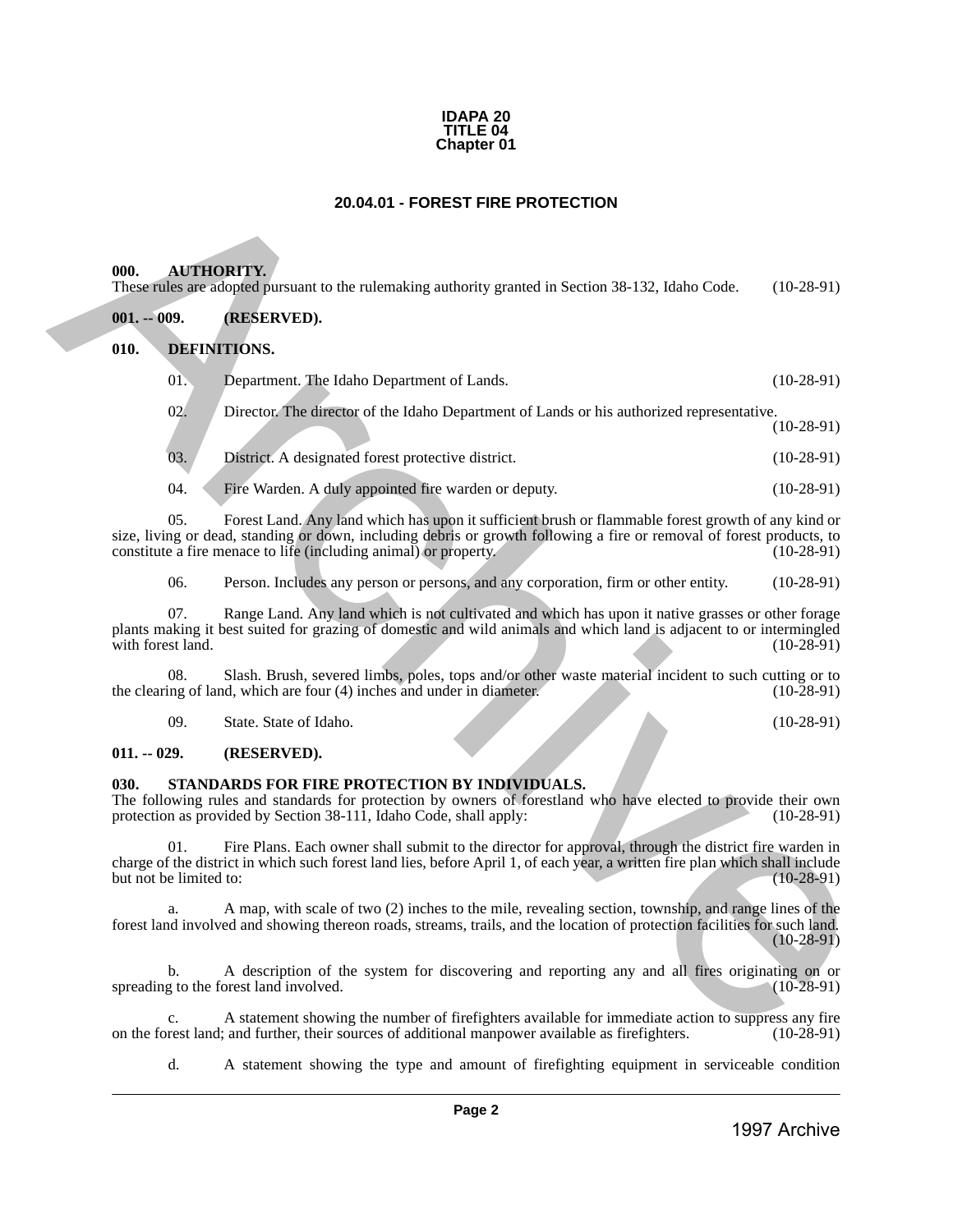including, but not limited to, fire hose, fire engines, portable pumps, dozers, and mobile equipment for the transportation of men and equipment.

e. A statement as to the location of fire-tool caches and the number and kind of serviceable hand tools in each cache kept available for immediate use in firefighting, including shovels, hoes, axes, and fire-pump cans.

(10-28-91)

The name, address, and telephone number of the person who is in charge of the protection facilities arry out the provisions of the fire plan. (10-28-91) and obligated to carry out the provisions of the fire plan.

02. Approval of Fire Plan Required. No plan shall become effective unless approved by the director. (10-28-91)

# <span id="page-2-0"></span>**031. -- 039. (RESERVED).**

#### <span id="page-2-1"></span>**040. COSTS OF FIRE SUPPRESSION AND PROTECTION.**

Whenever the state shall incur costs in controlling or extinguishing a fire that any person willfully or is negligently responsible for, such costs shall include all actual costs to the state, including wages of full-time personnel and use of equipment of the forest protective district or districts where the fire originated or burned. (10-28-91)

#### <span id="page-2-2"></span>**041. -- 049. (RESERVED).**

#### <span id="page-2-3"></span>**050. BURNERS.**

Any sawmill, planing mill, shingle mill, or other woodworking plant, or plant manufacturing wood products, operating in or within five hundred (500) feet of forest land, and burning refuse wood material outside of and/or adjacent to such mill or plant, shall meet the terms of Section 38-108, Idaho Code.

#### <span id="page-2-4"></span>**051. -- 059. (RESERVED).**

#### <span id="page-2-5"></span>**060. BURNING PERMITS.**

The burning permit specified in Section 38-115, Idaho Code shall be used to protect public health, safety, and welfare. The permit shall be subject to the following conditions: (10-28-91) welfare. The permit shall be subject to the following conditions:

01. When Permit Required. Permits issued for open fires shall be required from May 10 to October 20, inclusive, of each year and be limited to that period of time needed to accomplish the permitted burning; provided, however, in no event shall such permit be issued to cover a period of more than ten days. (10-28-91) however, in no event shall such permit be issued to cover a period of more than ten days. Including Ist and Limitation in the box, the explaint, perturb parapa, dues is and including interest in the experiment of the experiment of the experiment of the experiment of the experiment of the experiment of the expe

02. Permit Conditions. Each permit shall contain all the terms and conditions deemed necessary by the director for such burning, which terms and conditions shall remain effective for the entire period of the permit.

(10-28-91)

#### <span id="page-2-6"></span>**061. -- 069. (RESERVED).**

#### <span id="page-2-7"></span>**070. PERMIT TO ENTER CLOSED AREA.**

Pursuant to Section 38-115, Idaho Code, the director, because of critical fire hazard, may close specified areas to entry by any person or party.

Notice of Closure. Notice of closure to specified areas shall be by proclamation of the director and shall be published at least once in a newspaper of general circulation throughout the county or counties affected. Such proclamation shall immediately be mailed to the fire wardens of the affected districts. (10-28-91) proclamation shall immediately be mailed to the fire wardens of the affected districts.

Fire Warden Permits. The fire warden in charge of the forest protective district in which such areas are located may, in his discretion, issue permits to individuals to enter such closed areas. The permittee is required to carry a copy of the permit at all times while in the closed area.  $(10-28-91)$ carry a copy of the permit at all times while in the closed area.

#### <span id="page-2-8"></span>**071. -- 079. (RESERVED).**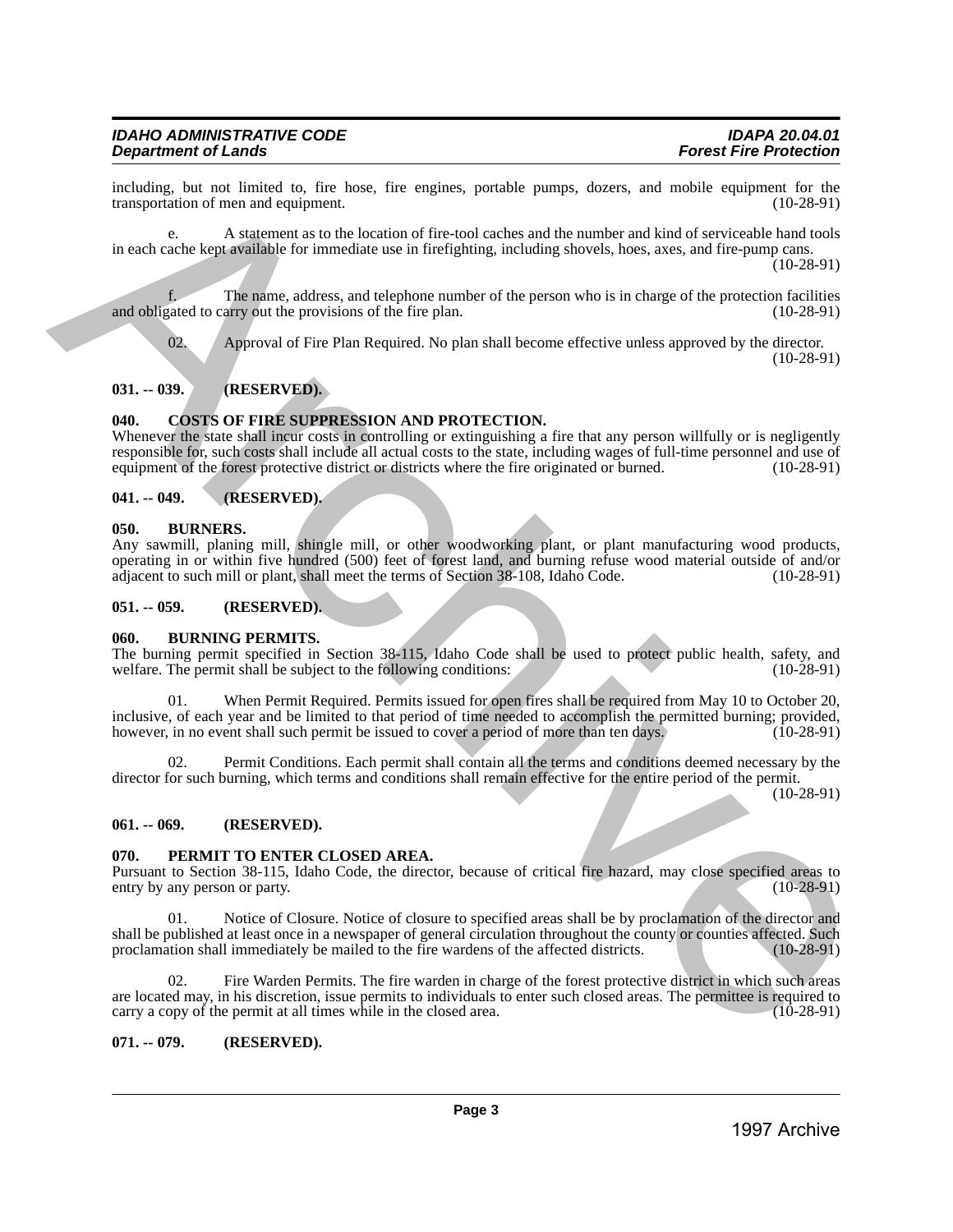#### <span id="page-3-0"></span>**080. SPARK ARRESTERS.**

01. Requirements. The steam or internal combustion engines referred to in Section 38-121, Idaho Code, shall be equipped with properly installed, maintained, and effectively working spark arresters as categorized below: (10-28-91)

a. Railroad locomotives. The spark arrester must be eighty percent (80%) efficient in retention or destruction of all carbon particles twenty-three thousandths (.023) inch in diameter or larger for twenty to one hundred percent (20%-100%) of the locomotive engine's exhaust flow rate. The total manifold exhaust leg-back pressure cannot exceed three (3) inches of mercury. (10-28-91)

b. Portable power saws. The spark arrester shall meet the standards set forth in the Society of Automotive Engineers (SAE) Recommended Practice J335b, "Multi-position Small Engine Exhaust System Fire Ignition Suppression", and be listed in the most recent "Spark Arrester Guide" as having been approved as meeting above standard. Copies of the "Spark Arrester Guide" may be viewed at offices of the Department. (10-28-91)

Other engines. The spark arrester shall meet the standards set forth in the publication of the USDA Forest Service, entitled "Standard 5100-1a for Spark Arresters of Internal Combustion Engines," as amended under date of July 1970, and be listed in the most recent "Spark Arrester Guide" as having been approved as meeting above standard. Copies of the "Spark Arrester Guide" may be viewed at offices of the Department. (10-28-91) standard. Copies of the "Spark Arrester Guide" may be viewed at offices of the Department.

02. Exemptions. The following are exempt from the requirements of the rule: (10-28-91)

a. Turbo-charged internal combustion engines in which one hundred percent (100%) of the exhaust ss through the turbo-charger. (100%) gases pass through the turbo-charger.

b. Engines of passenger-carrying vehicles and light trucks, equipped with baffle-type muffler and hrough which all exhaust gasses pass, that are kept in good repair. (10-28-91) tailpipe through which all exhaust gasses pass, that are kept in good repair.

Engines of heavy-duty trucks equipped with a vertical exhaust stack and muffler extending above icle. (10-28-91) the cab of the vehicle.

| Engines of water pumping equipment used in firefighting. | $(10-28-91)$ |
|----------------------------------------------------------|--------------|
| Engines of helicopters and other aircraft.               | $(10-28-91)$ |

#### <span id="page-3-1"></span>**081. -- 089. (RESERVED).**

#### <span id="page-3-2"></span>**090. SMOKING IN THE WOODS.**

Smoking Prohibited. Smoking is prohibited on forest or range lands of the state during periods of critical fire danger as designated by the director. Logging operators shall post "NO SMOKING" signs conspicuously in their camps and operating areas when such periods of critical fire danger have been declared.

02. Designated Smoking Areas. Fire wardens may designate those areas where smoking may be dupon approval of the director. (10-28-91) permitted upon approval of the director.

#### <span id="page-3-3"></span>**091. -- 099. (RESERVED).**

#### <span id="page-3-4"></span>**100. FIRE TOOLS AND FIRE EXTINGUISHERS.**

During closed fire season the following fire tool requirements shall apply: (10-28-91)

01. Basic Fire Cache. Every person or entity engaged in any activity in forests of the state shall have available for firefighting purposes one basic fire cache for each ten (10) persons so engaged. A basic fire cache shall consist of two (2) axes, five (5) shovels, three (3) pulaski tools, and two(2) water buckets, all in good condition and located at a point immediately accessible for firefighting purposes. The fire cache tools shall be contained in a closed box marked "FOR FIRE USE ONLY." **999.** SCHAR MARIESTERIES. The steam of internal conduction excites the material entropy is a steamed of the steam of the steam of the steam of the steam of the steam of the steam of the steam of the steam of the steam o